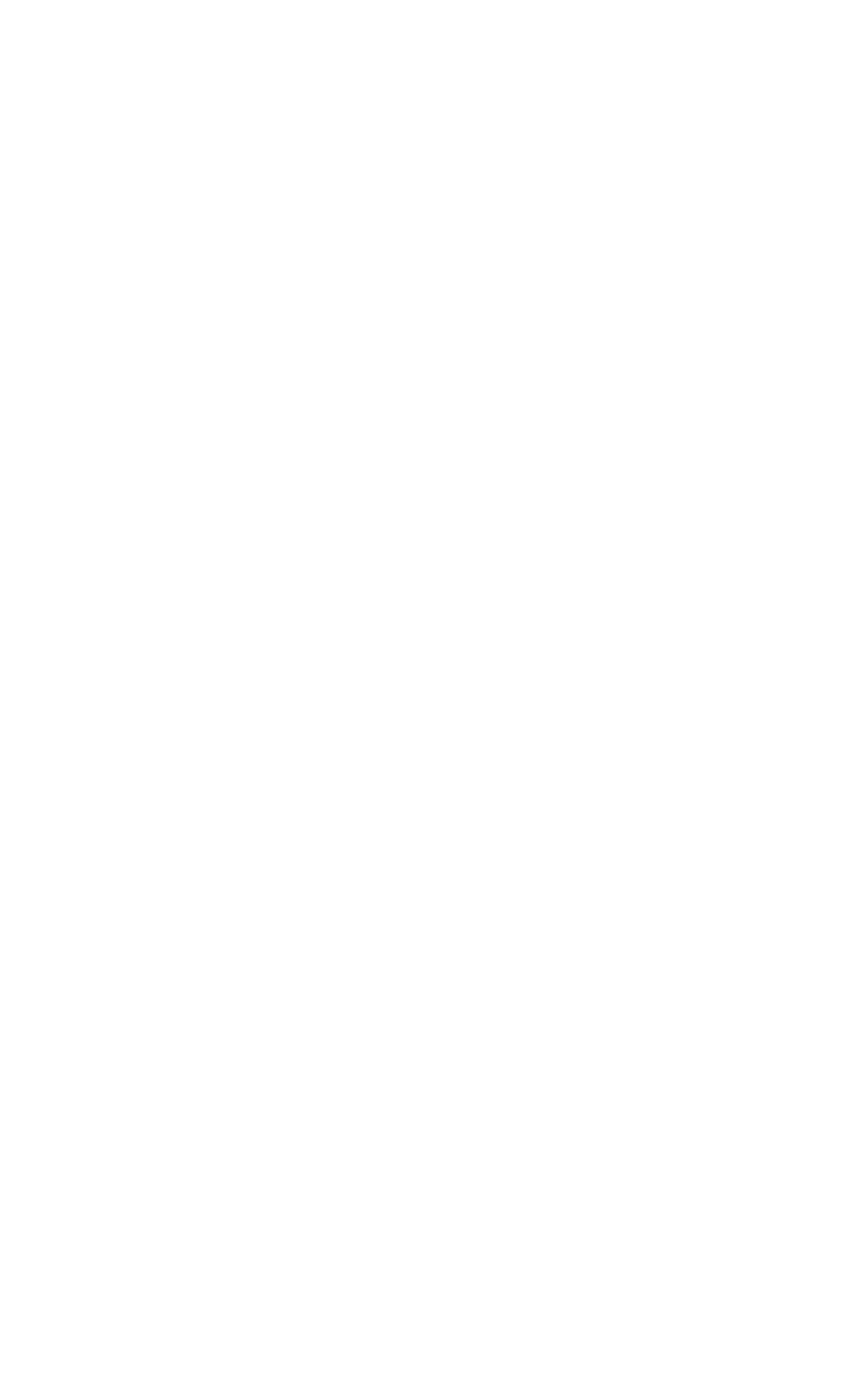| CONTENTS:                                                   | page           |
|-------------------------------------------------------------|----------------|
| Preface                                                     | VII            |
| Thermodynamic aspects of geothermal energy<br>J. Goguel     |                |
| Introduction                                                | 1              |
| Energy of life                                              | 3              |
| Energy of the solar system                                  | 4              |
| Internal energy of the Earth                                | 5              |
| Gravitational equilibrium                                   | $\overline{7}$ |
| The budget of internal energy                               | $\overline{7}$ |
| Mechanical energy                                           | $\, 8$         |
| Energy of the magnetic field                                | 10             |
| Radioactive elements in rocks                               | 11             |
| How much stored heat is there?                              | 14             |
| Geothermal energy development                               | 16             |
| Phreatic explosions                                         | 18             |
| Geothermal site                                             | 22             |
| Low-energy systems                                          | 23             |
| Natural replenishment or reinjection?                       | 24             |
| Long term effect of reinjection                             | 25             |
| High energy systems                                         | 29             |
| The development of geothermal high energy systems           | 30             |
| Ground-water convection                                     | 32             |
| Steam reservoirs                                            | 36             |
| Natural cooling of geothermal sites                         | 39             |
| Exploration for geothermal systems                          | 41             |
| Development of geothermal systems                           | 41             |
| Water-dominated systems                                     | 41             |
| Steam-dominated systems                                     | 44             |
| Management of a geothermal plant                            | 47             |
| Binary cycle                                                | 48             |
| What about hot dry rocks?                                   | 49             |
| Geographic distribution of high energy systems              | 50             |
| Geophysical methods in prospecting for geothermal resources |                |
| G.V. Keller                                                 |                |
| Introduction                                                | 51             |
| Geophysical methods                                         | 52             |
| Thermal gradient and heat flow                              | 52             |
| Electrical resistivity methods                              | 54             |
| Self-potential surveys                                      | 64             |
| Curie Point determination                                   | 65             |
| Passive seismic methods                                     | 67             |
| Case histories                                              | 70             |
| Black Rock Desert prospect                                  | 70             |
| The Puna geothermal prospect                                | 77             |
| References                                                  | 81             |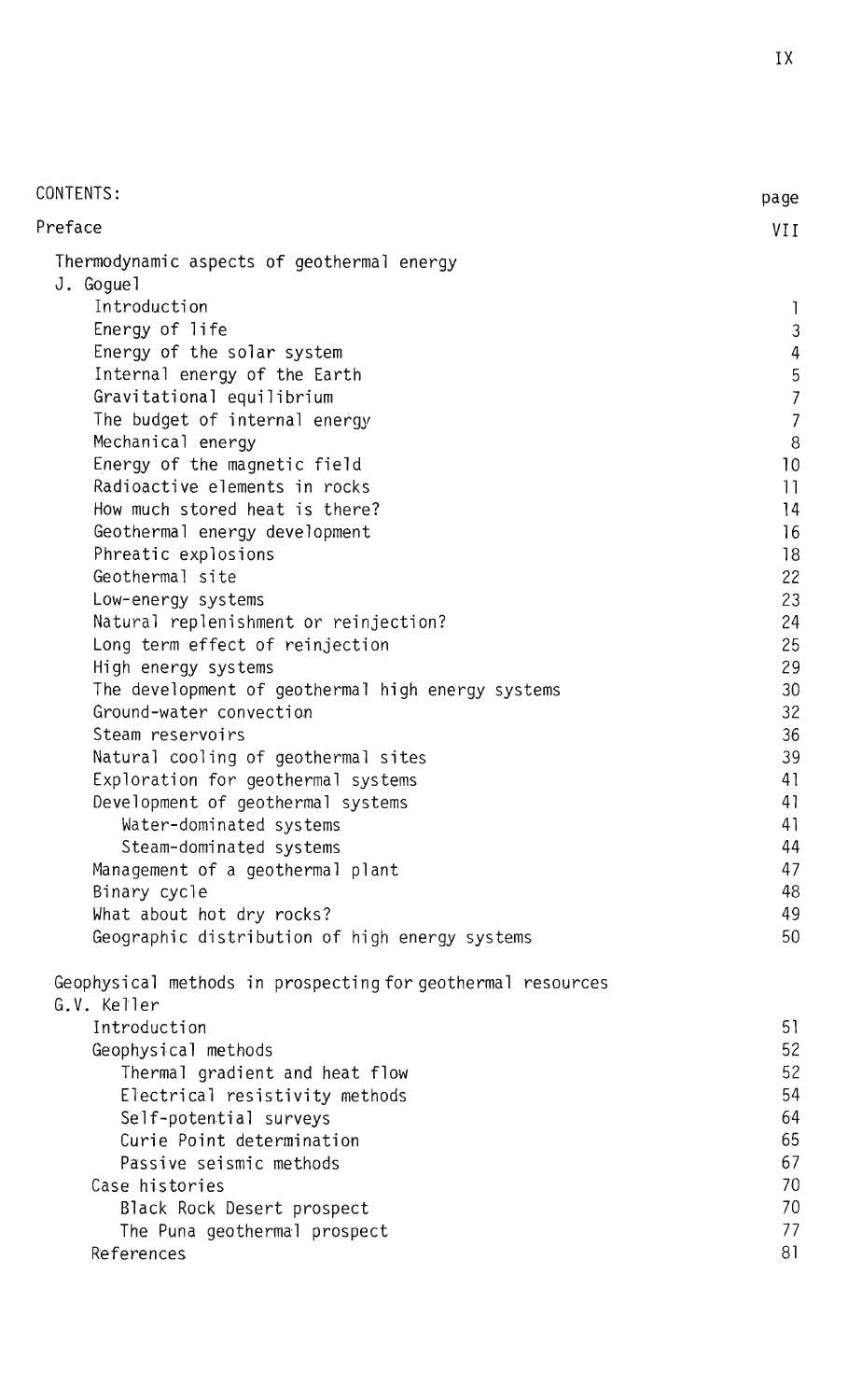```
Geothermal prospecting for geothermal fields
F.Mongelli
    Introduction
                                                                               83
    Delimitation of surface anomalies
                                                                               83
       Temperature gradient measurements
                                                                               83
                                                                               84
       Thermal conductivity measurements
                                                                               84
          Method for soft rocks
          Methods for hard rocks
                                                                               86
                                                                               88
       Heat flow calculation
    Extrapolation of shallow data
                                                                               88
       Variations of thermal conductivity of rocks versus depth
                                                                               88
       Perturbations of geotemperatures
                                                                               91
                                                                               92
          Topography with uplift and erosion
          Sedimentation
                                                                               92
                                                                               93
          Climatic changes
                                                                               93
          Heat sources
                                                                               97
    Conclusion
                                                                               98
    References
Low enthalpy geothermal fields, with reference to geothermal energy
in France
J.Varet
    Introduction
                                                                              100
    Classification of geothermal resources
                                                                              102
       Geological classification
                                                                              102
          Aquifers in large sedimentary basins
                                                                              102
          Aquifers in tectonized basins
                                                                              102
          Geothermal waters in fissured crystalline massifs (metamor-
                                                                              105
          phic or granitic)
          Geothermal systems in volcanic massifs
                                                                              105
       Geochemical classification
                                                                              105
          Fresh water
                                                                              108
          Brackish water
                                                                              108
          Saline water (10-35 g/1)108
          Brines (over 35q/1)
                                                                              108
       Temperature classification
                                                                              108
          Below 50°C
                                                                              108
                                                                              110
          Between 50 and 80^{\circ}C
          Between 80 and 150°C
                                                                              110
          Over 150^{\circ}C
                                                                              110
    Inventory of hot water reservoirs
                                                                              113113Geological data
       Temperature gradients and heat flow
                                                                              113Hydrochemistry
                                                                              113Potentiometric surface
                                                                              116
       Transmissivity
                                                                              116
    Exploitation techniques
                                                                              116
       "Doublet characteristics"
                                                                              117
                                                                              117Drilling techniques
       Drilling cost
                                                                              121
                                                                              121Geothermal plant design
       Production problems
                                                                              121Thermal needs at the surface
                                                                              122
```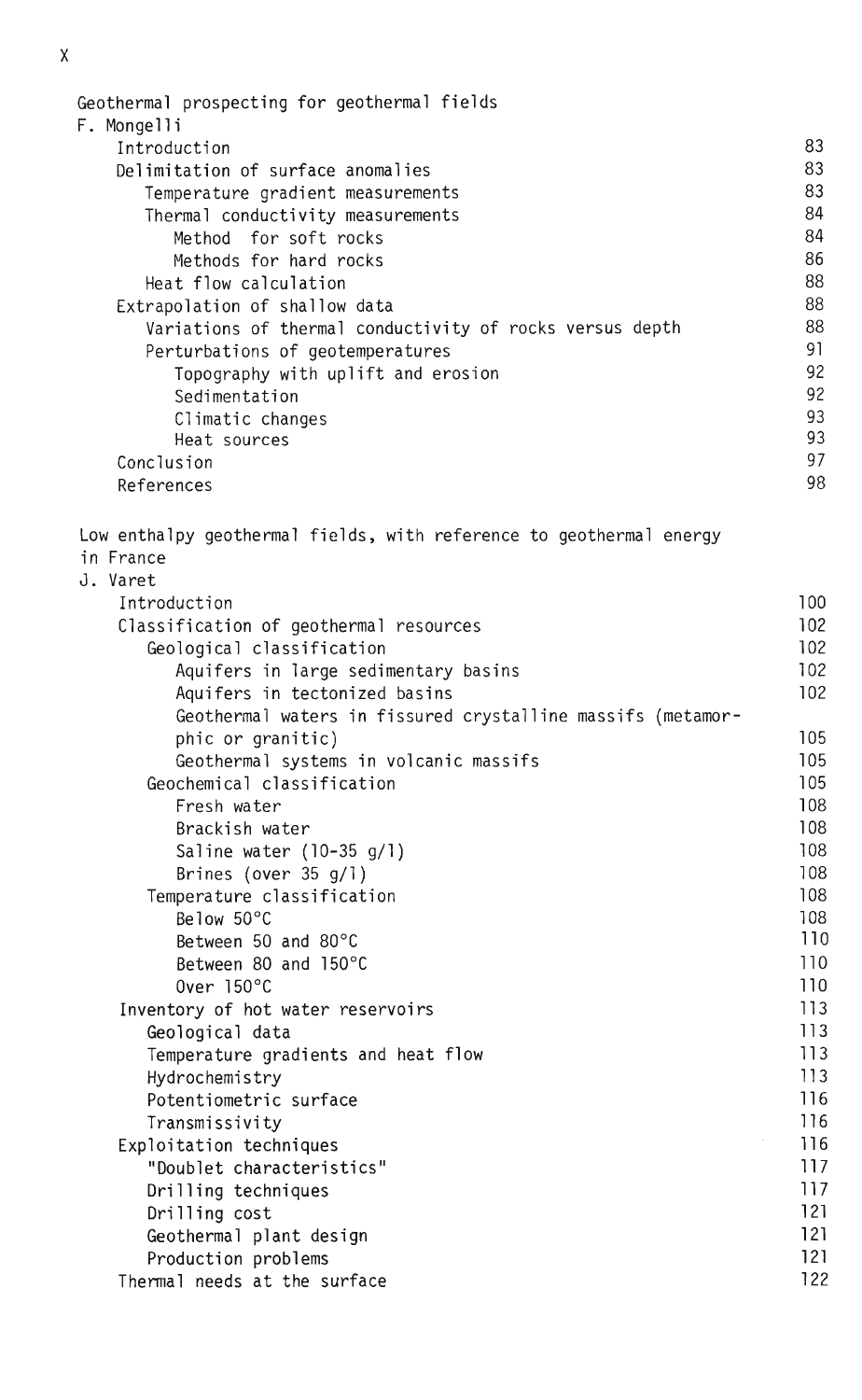| District heating<br>Agricultural uses<br>Industrial uses<br>Economy of low enthalpy geothermal energy<br>Some examples<br>Melun-Mée sur Seine (under construction)<br>Melun l'Almont | 122<br>122<br>127<br>128<br>128<br>128<br>129 |
|--------------------------------------------------------------------------------------------------------------------------------------------------------------------------------------|-----------------------------------------------|
| Creil<br>Villeneuve-la-Garenne<br>Mont-de-Marsan<br>Geothermal policy in France                                                                                                      | 130<br>131<br>132<br>133                      |
| Man-made geothermal reservoirs<br>A.C. Gringarten                                                                                                                                    |                                               |
| Introduction                                                                                                                                                                         | 134                                           |
| The hot-dry-rock concept                                                                                                                                                             | 135                                           |
| Heat extraction from hot dry rock                                                                                                                                                    | 138                                           |
| Simplified model                                                                                                                                                                     | 138                                           |
| Example of calculation                                                                                                                                                               | 144                                           |
| Refined heat transfer model                                                                                                                                                          | 147                                           |
| Effects of thermal stress cracking                                                                                                                                                   | 149                                           |
| The LASL HDR Project                                                                                                                                                                 | 151                                           |
| Drilling and testing                                                                                                                                                                 | 153                                           |
| Drilling GT-2                                                                                                                                                                        | 153                                           |
| Hydraulic fracturing experiment                                                                                                                                                      | 154                                           |
| Drilling EE-1                                                                                                                                                                        | 154                                           |
| Conclusion<br>References                                                                                                                                                             | 157                                           |
| Technical, physical and economic problems in the development and use of                                                                                                              | 157                                           |
| petrogeothermal resources<br>Y.D. Diadkin                                                                                                                                            |                                               |
| Introduction                                                                                                                                                                         | 159                                           |
| Technology of artificial geothermal systems                                                                                                                                          | 160                                           |
| Heat and mass transfer processes in closed circulation systems                                                                                                                       | 166                                           |
| Porous reservoirs                                                                                                                                                                    | 166                                           |
| Fractured reservoirs                                                                                                                                                                 | 168                                           |
| Cavity reservoirs                                                                                                                                                                    | 173                                           |
| Geothermal wells                                                                                                                                                                     | 178                                           |
| Economics of circulation systems                                                                                                                                                     | 183                                           |
| Energy potential of petrogeothermal resources                                                                                                                                        | 193                                           |
| References                                                                                                                                                                           | 200                                           |
| Physical and geophysical aspects of solar energy<br>V. Silvestrini                                                                                                                   |                                               |
| Introduction                                                                                                                                                                         | 202                                           |
| An alternative technical and political role of solar energy                                                                                                                          | 204                                           |
| Natural cooling                                                                                                                                                                      | 205                                           |
| The physical principle                                                                                                                                                               | 205                                           |
| Properties of components and calculation of performance                                                                                                                              | 208                                           |
| Nocturnal performance                                                                                                                                                                | 211                                           |
| Diurnal performance                                                                                                                                                                  | 213                                           |

 $\overline{X}$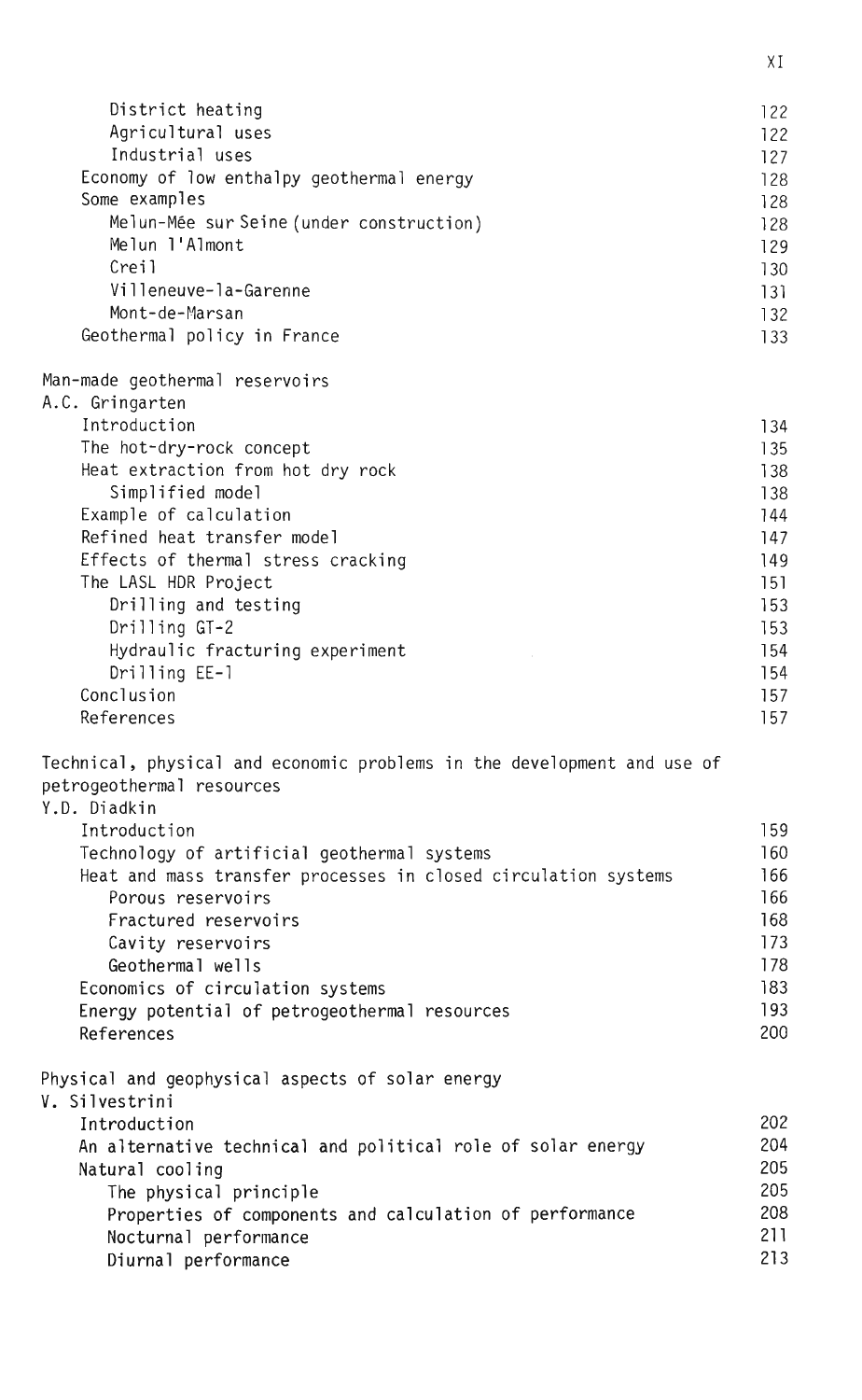214 Shading from direct solar radiation 216 Average performance 218 Conclusions 218 Domestic applications of solar energy Flat plate solar collectors 218 Economic considerations 220 222 Solar buildings 223 Optimal reduction of thermal losses Positioning and optimal dimensioning of solar collectors 225 230 Climate as a design parameter 230 Introduction Experimental data and elaboration methods of solar energy availability 231 Monthly average solar radiation on a surface with arbitrary 232 orientation The useful energy extracted from a solar collector 238 241 From daily averages to hourly data 243 From monthly averages to daily distributions 245 Conclusions Large scale control of the ambient conditions 245 245 Introduction 246 The temperature of large expanses of water 248 Large scale control of the ambient temperature 252 Intensity and quality of light 255 Humidity and fresh water 257 A proposal for a culture in controlled ambient conditions 258 References Geochemistry and geology of Uranium deposits P. Gasparini and M.S.M. Mantovani 260 Introduction 262 Geochemistry of Uranium 266 Uranium deposits 274 Low grade U reserves 276 Acknowledgments 276 References Earthquakes and security of nuclear plants A.Castellani 279 Introduction 280 Interaction of the plant and the environment 281 Earthquake risk evaluation 282 Safe Shut-down Earthquake (SSE) Measures taken in the member countries of the European Communities 286 for seismic design, compared to actual US practice 288 References Atmospheric and water pollution from power plants D.J. Moore 290 Emissions 290 Introduction 293 Boiler plant

XII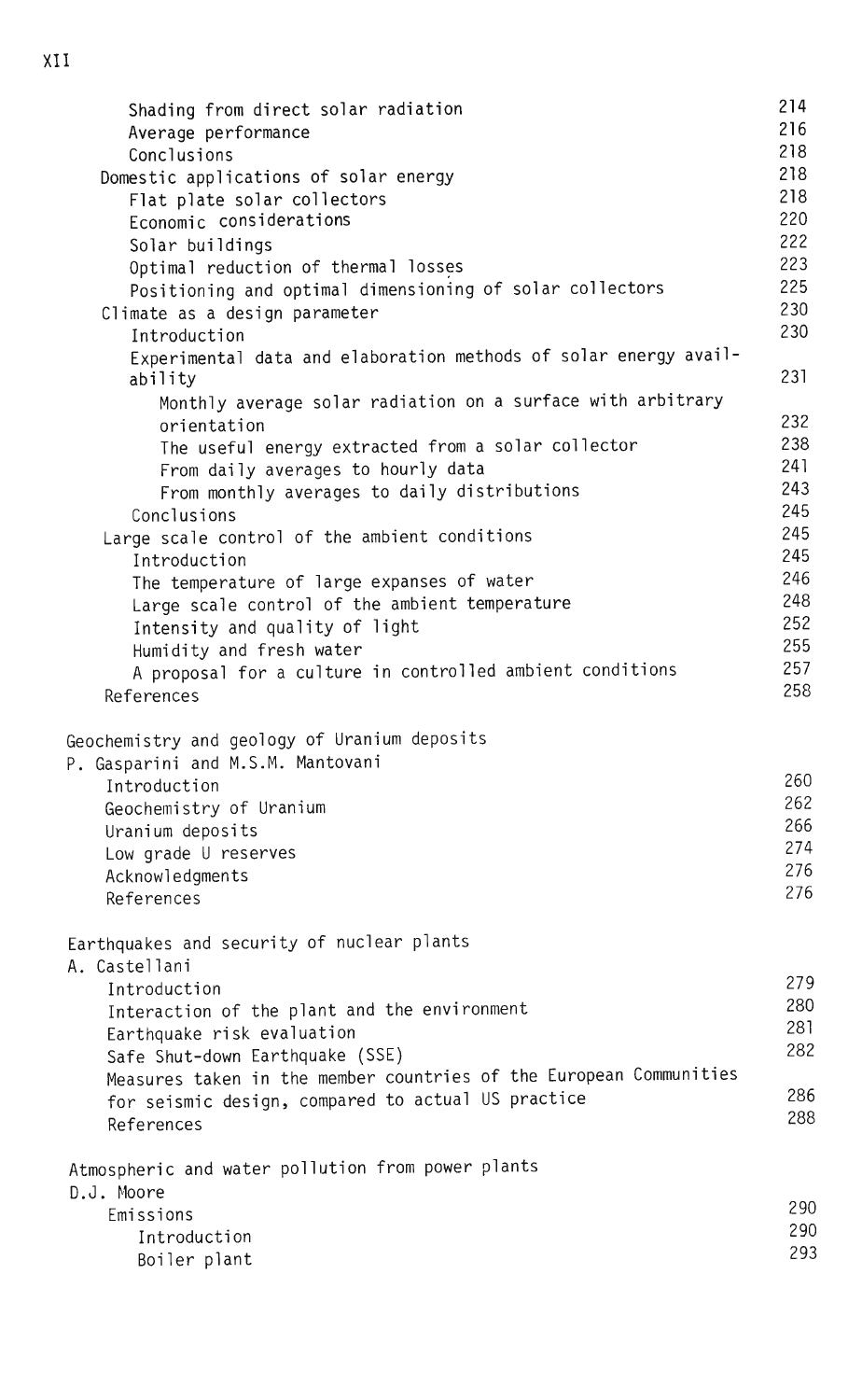| Gas turbines                                                    | 294        |
|-----------------------------------------------------------------|------------|
| Nuclear plants                                                  | 295        |
| Atmospheric dispersion                                          | 295        |
| Introduction                                                    | 295        |
| The effect of tall chimneys                                     | 295        |
| Formulae for calculating plume rise                             | 297        |
| Plumes with negative buoyancy                                   | 297        |
| The effect of multiple sources                                  | 297        |
| Atmospheric dispersion                                          | 298        |
| The mixing layer                                                | 298        |
| The external parameters of the mixing layer                     | 299        |
| Surface roughness                                               | 299        |
| The Coriolis force                                              | 300        |
| The free stream wind velocity                                   | 300        |
| The internal parameters                                         | 301        |
| Eddy diffusivity                                                | 301        |
| The lateral spread of the plume                                 | 302        |
| The effect of sampling time                                     | 302        |
| The diffusivity profile                                         | 303        |
| Diffusivity models                                              | 303        |
| Gaussian models                                                 | 304        |
| Calculation of ground level concentration                       | 304        |
| The effect of buildings and topographical features              | 305        |
| Urban mixing layers                                             | 305        |
| Land-and sea-breeze effects                                     | 306        |
| Long range transport and accumulation in the atmosphere         | 306<br>306 |
| Deposition or accumulation                                      |            |
| Dry deposition                                                  | 307<br>307 |
| Wet deposition                                                  | 309        |
| Homogeneous chemical reactions                                  | 309        |
| Heterogeneous reactions                                         | 310        |
| Air-water pollution interactions                                | 310        |
| Accumulation of gases in the atmosphere                         | 311        |
| Disposal of waste heat from power stations                      | 311        |
| Direct cooling                                                  | 311        |
| Introduction                                                    | 312        |
| Discharges to estuaries and the sea<br>Investigation techniques | 312        |
|                                                                 | 312        |
| Infra-red and boat surveys<br>Mathematical methods              | 313        |
| Hydraulic models                                                | 314        |
|                                                                 | 315        |
| Cooling ponds<br>General                                        | 315        |
|                                                                 | 316        |
| Experimental data                                               | 317        |
| Prediction equation                                             | 319        |
| The effect of buoyancy                                          | 319        |
| Mixing processes                                                | 320        |
| Cooling towers<br>Introduction                                  | 320        |
| The nature of the WNDCT discharge                               | 321        |
| Environmental problems of WNDCT compared with WADCT             | 322        |
| Large bulk of the towers                                        | 322        |
|                                                                 |            |

 $XIII$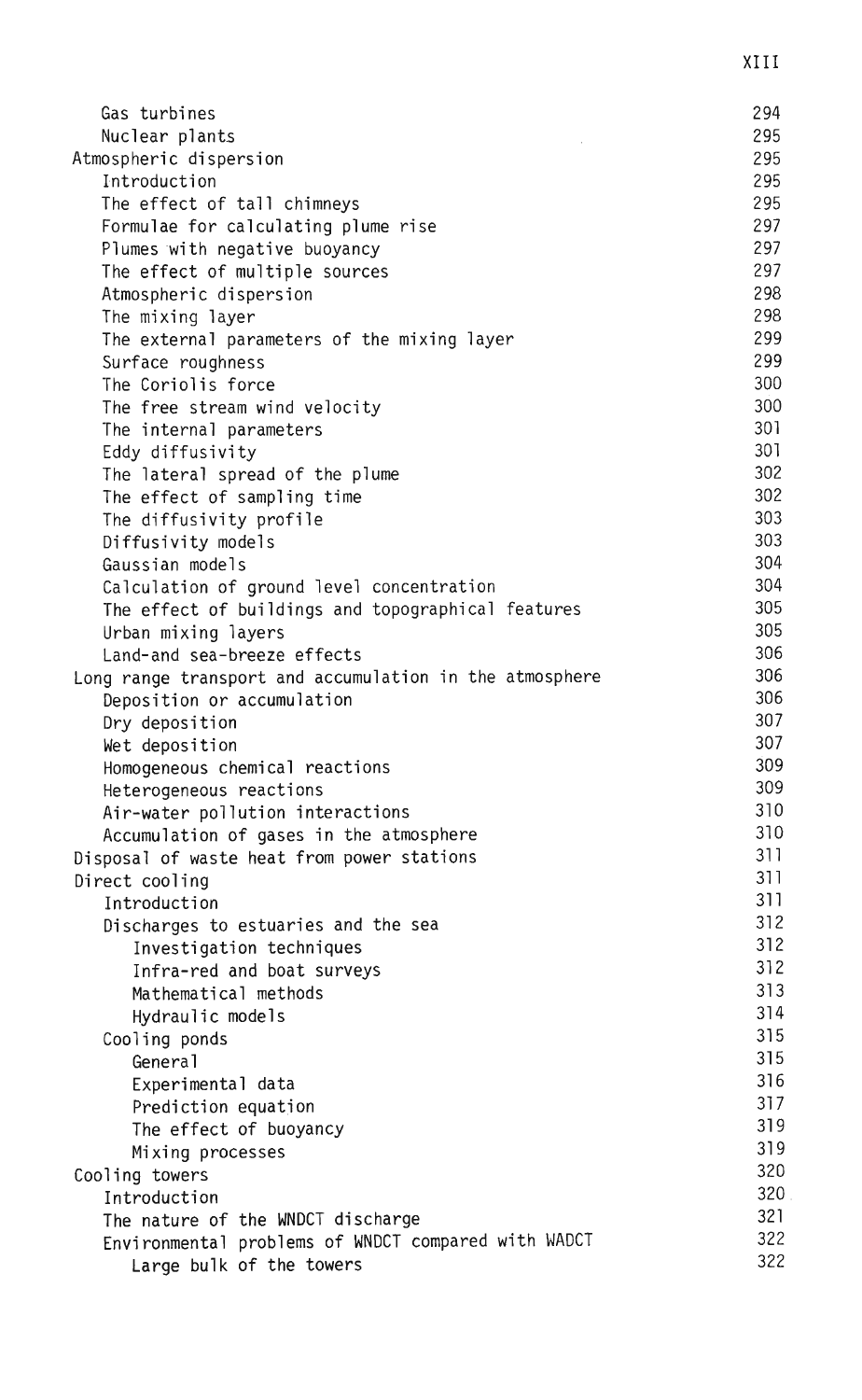| Persistent plumes                                    | 322 |
|------------------------------------------------------|-----|
| Precipitation from cooling tower plumes              | 323 |
| Entrainment of moist air into the wake of the towers | 323 |
| Climatic effects of cooling tower stations           | 324 |
| Interaction of cooling tower and stack plumes        | 324 |
| References                                           | 325 |